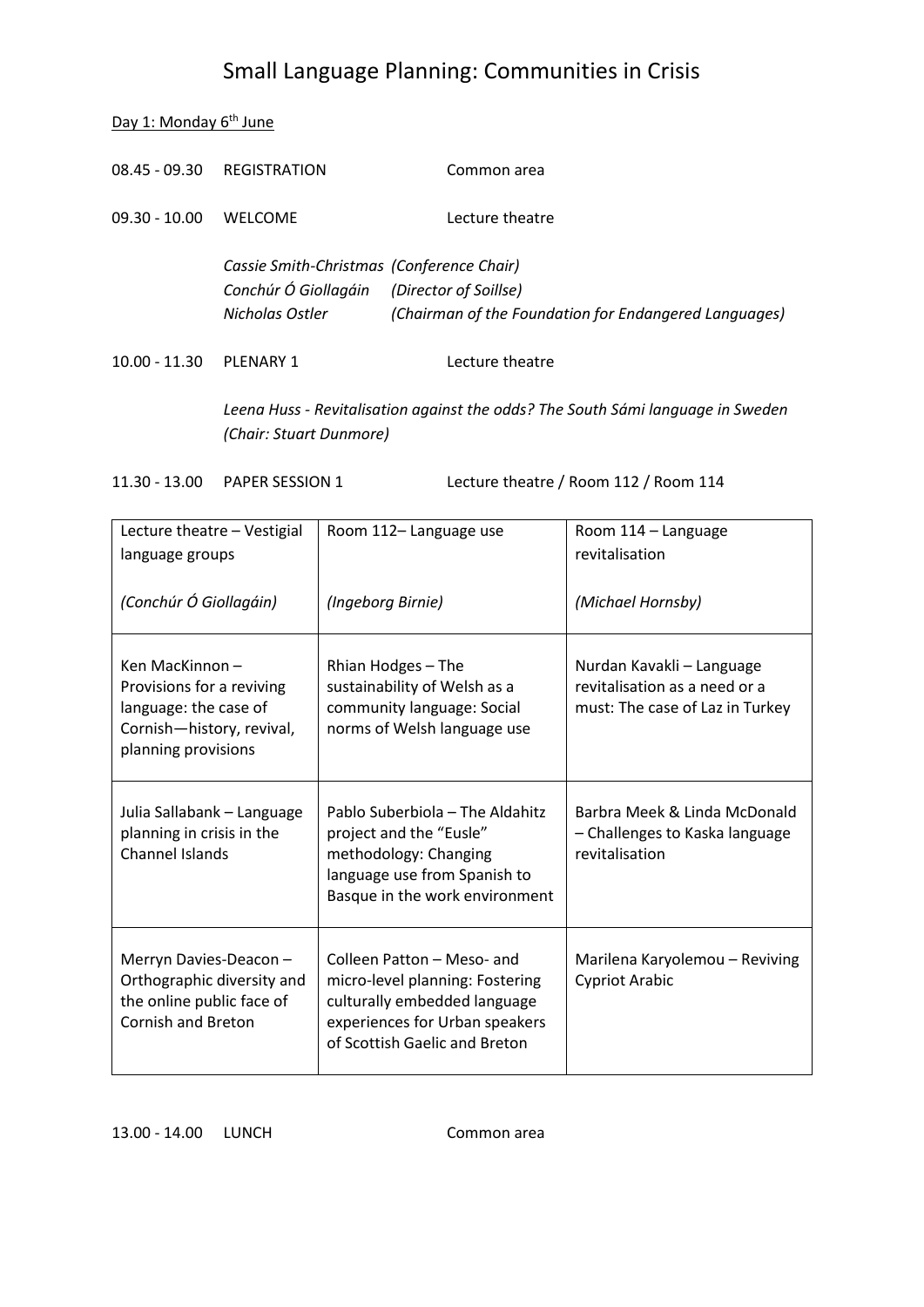14.00 - 15.30 PAPER SESSION 2 Lecture theatre / Room 112 / Room 114

| Lecture theatre - Panel -      | Room 112- New speakers      | Room 114– Minority language       |
|--------------------------------|-----------------------------|-----------------------------------|
| Miniscule & Vestigial language | of minority languages       | use in classrooms                 |
| groups                         |                             |                                   |
|                                |                             |                                   |
| (Marsaili MacLeod)             | (Sara Brennan)              | (Cassie Smith-Christmas)          |
| Kenneth MacKinnon, Julia       | Michael Hornsby - New       | Conchúr Ó Brolcháin -             |
| Sallabank, Jenefer Lowe, Sarah | speakers & neo-natives: A   | Immersion, enrichment and         |
| Croome                         | Breton case study           | differentiation in early years    |
|                                |                             | minoritized language programs.    |
|                                |                             | Case study evidence from          |
|                                |                             | Ireland's Gaeltacht               |
|                                |                             |                                   |
|                                | Marina Snesareva - New      | Pádraig Ó Duibhir - Factors       |
|                                | speakers of Irish and their | influencing the use of Irish by   |
|                                | role in language            | pupils in Irish-medium schools    |
|                                | maintenance                 | and their implications for        |
|                                |                             | language planning                 |
|                                |                             |                                   |
|                                | Haley de Korne - "Don't     | Pablo Suberbiola – The use of     |
|                                |                             |                                   |
|                                | worry about correct and     | Basque with classmates and        |
|                                | incorrect" – addressing the | teacher: Principal results of the |
|                                | insecurities and            | Arrue Project 2011 - 2013         |
|                                | inequalities experienced by |                                   |
|                                | minority language learners  |                                   |
|                                | in Oaxaca, Mexico           |                                   |
|                                |                             |                                   |

### 15.30 - 16.00 COFFEE Common area

16.00 - 17.00 PAPER SESSION 3 Room 112 / Room 114

| Lecture theatre – language<br>management | Room 112 - socio-economics and<br>Irish | Room 114 - Language planning    |
|------------------------------------------|-----------------------------------------|---------------------------------|
| (Tamas Petervary)                        | (Ben Ó Ceallaigh)                       | (Julia Sallabank)               |
| Karolina Suchowolec -                    | Sara Brennan - Governmentality          | Richard Glyn Roberts - The      |
| Language Management:                     | and Gaeltacht-a critical                | imagined geographies of the     |
| Integrative Framework and                | sociolinguistic look at the             | Welsh language (s)              |
| <b>Qualitative Meta-Analysis</b>         | promotion of Irish in businesses        |                                 |
| of Best Practice                         | beyond the Gaeltacht boundaries         |                                 |
|                                          |                                         |                                 |
| Jubilee Chikasha - Micro                 | Colm Ó Cinnseala – The impact of        | William Cisilino – Friulian and |
| level language planning:                 | in-migration on Irish language          | language planning               |
| Challenges in the                        | parenting. A 2015 study                 |                                 |
| revitalisation of Tonga in               |                                         |                                 |
| Binga, Zimbabwe                          |                                         |                                 |

18.00 Civic Reception (Glasgow City Chambers)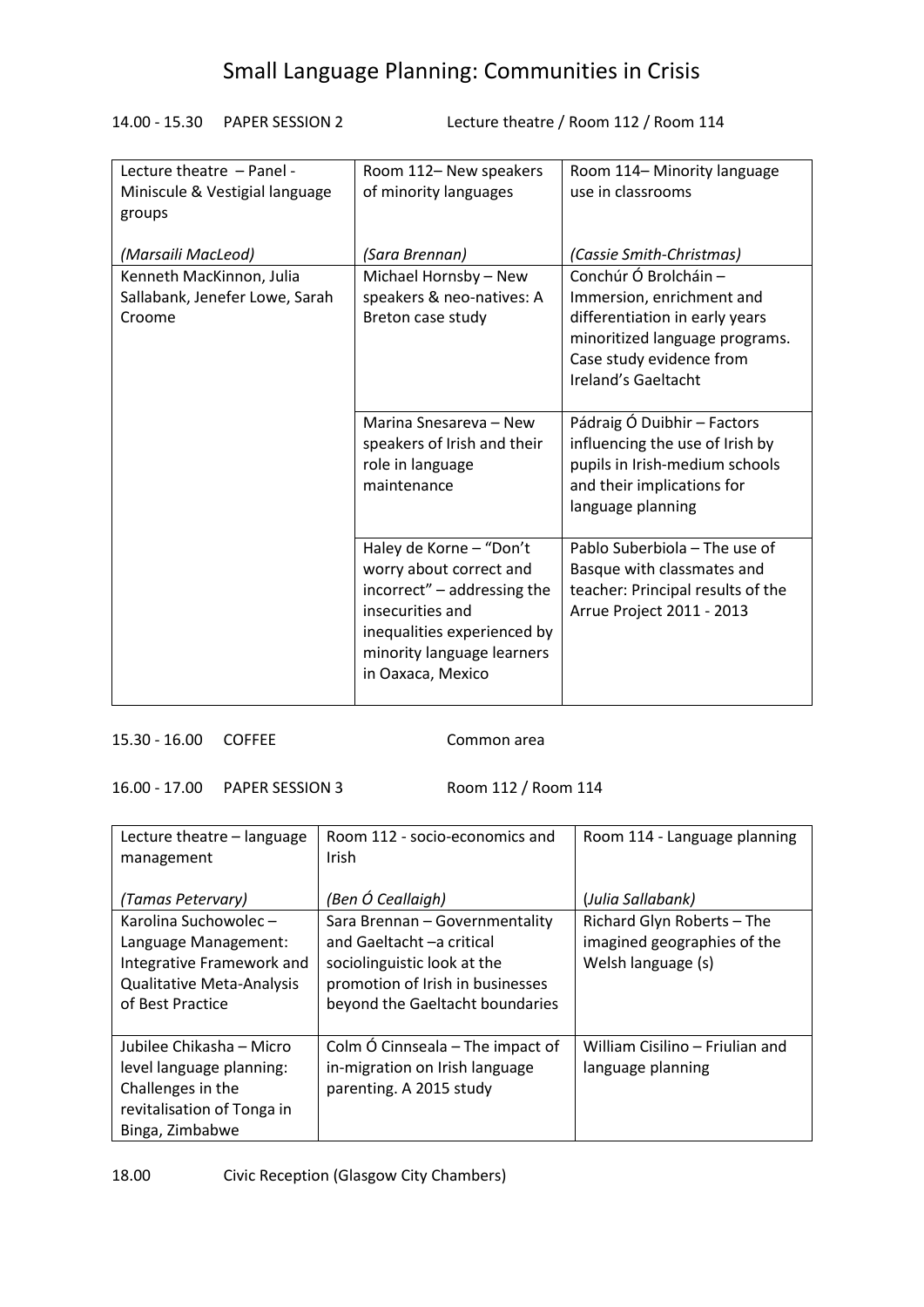Day 2: Tuesday 7<sup>th</sup> June

| 09.00 - 10.30<br><b>PLENARY 2</b>                                   |                                | Lecture theatre                    |                                                            |                                                                |  |
|---------------------------------------------------------------------|--------------------------------|------------------------------------|------------------------------------------------------------|----------------------------------------------------------------|--|
|                                                                     |                                |                                    | François Grin - Language policy and planning across levels |                                                                |  |
|                                                                     | (Chair Cassie Smith-Christmas) |                                    |                                                            |                                                                |  |
| $10.30 - 11.00$                                                     | <b>COFFEE</b>                  |                                    | Common room                                                |                                                                |  |
| 11.00 - 12.30                                                       | PAPER SESSION 4                |                                    | Lecture Theatre/Room 112 / Room 114                        |                                                                |  |
| Lecture theatre - Panel -                                           |                                |                                    | Room 112 - Language use in an                              | Room 114 - Multilingualism and                                 |  |
|                                                                     |                                |                                    | urban setting                                              | education                                                      |  |
| "Language Planning and                                              |                                |                                    |                                                            |                                                                |  |
| Policy 'On the Ground':                                             |                                |                                    |                                                            |                                                                |  |
| Developing Future                                                   |                                |                                    |                                                            |                                                                |  |
| Language Planning and                                               |                                |                                    |                                                            |                                                                |  |
| Policy Scholars"                                                    |                                |                                    |                                                            |                                                                |  |
|                                                                     |                                |                                    |                                                            |                                                                |  |
| (Christopher Mosely)                                                |                                |                                    | (Stuart Dunmore)                                           | (Nicholas Ostler)                                              |  |
| Mary Carol Combs,                                                   |                                | Imanon Larrea Mendizabal -         |                                                            | Karen Lowing - Imagined                                        |  |
| Colleen Patton, Danlei                                              |                                | How could we measure street        |                                                            | language, imagined identity:                                   |  |
| Chen                                                                |                                | presence of a language with a      |                                                            | Scots language, bilingualism and                               |  |
|                                                                     |                                | mobile phone                       |                                                            | the Scottish Curriculum                                        |  |
|                                                                     |                                | Ingeborg Birnie - Gaelic           |                                                            | Nicola Bermingham - "We want a                                 |  |
|                                                                     |                                | language use - policy vs de        |                                                            | multilingual education for our                                 |  |
|                                                                     |                                | facto linguistic practices (a case |                                                            | children": rethinking language                                 |  |
|                                                                     |                                | study)                             |                                                            | planning in Galicia                                            |  |
|                                                                     |                                |                                    | Edina Krompàk - Visibility of                              | Argyro Kanaki - Multilingualism:<br>a fresh outlook for Gaelic |  |
|                                                                     |                                |                                    | minority languages of<br>superdiverse Kleinbasel in        | sustainability                                                 |  |
|                                                                     |                                |                                    | multilingual Swizerland                                    |                                                                |  |
| 12.30 - 13.30                                                       | <b>LUNCH</b>                   |                                    | Common room                                                |                                                                |  |
|                                                                     |                                |                                    | Lecture theatre / Room 112 / Room 114                      |                                                                |  |
| 13.30 - 15.00<br><b>PAPER SESSION 5</b>                             |                                |                                    |                                                            |                                                                |  |
| Lecture theatre - Panel -                                           |                                |                                    | Room A - Language<br>Planning at the Microlevel            | Room B - Institutional and legal<br>recognition                |  |
| <b>Crossing continents:</b><br><b>Multilingualism and education</b> |                                |                                    |                                                            |                                                                |  |
|                                                                     |                                |                                    |                                                            |                                                                |  |

| Crossing continents.                 | Planning at the Millionever | <b>TECORTILIOIT</b>                |
|--------------------------------------|-----------------------------|------------------------------------|
| <b>Multilingualism and education</b> |                             |                                    |
| in Africa                            |                             |                                    |
| (Marsaili MacLeod)                   | (Nicola Bermingham)         | (Wilson McLeod)                    |
| Jill Karlik - Guinea-Bissau          | Cassie Smith-Christmas-     | Eda Derhemi - Beaten down by       |
| Judith Nakyiza - Uganda              | Authority, solidarity, and  | the lack of status: The effects of |
| Colin Reilly - Malawi                | language: The affective     | (non) recognition on small         |
| Elvis Yevudey - Ghana                | dimensions of language      | languages (Abëresh and             |
| Annette Islei - LiASIG Convener      | maintenance in the family   | Arvanitika)                        |
|                                      | Danlei Chen - Household     | Tjeerd de Graaf - Endangered       |
|                                      | language planning and       | language communities in Russia     |
|                                      | language policies in        | and the foundations for Siberian   |
|                                      | Chinese/White Racially      | Cultures                           |
|                                      | Mixed-Marriage families in  |                                    |
|                                      | Tucson, Arizona (USA)       |                                    |
|                                      | Jordan Lachler - Planning   | Jan Maksymiuk – Podlachian on      |
|                                      | for the micro-level         | its way towards becoming a         |
|                                      | sustainability of post-     | minority language                  |
|                                      | vernacular languages        |                                    |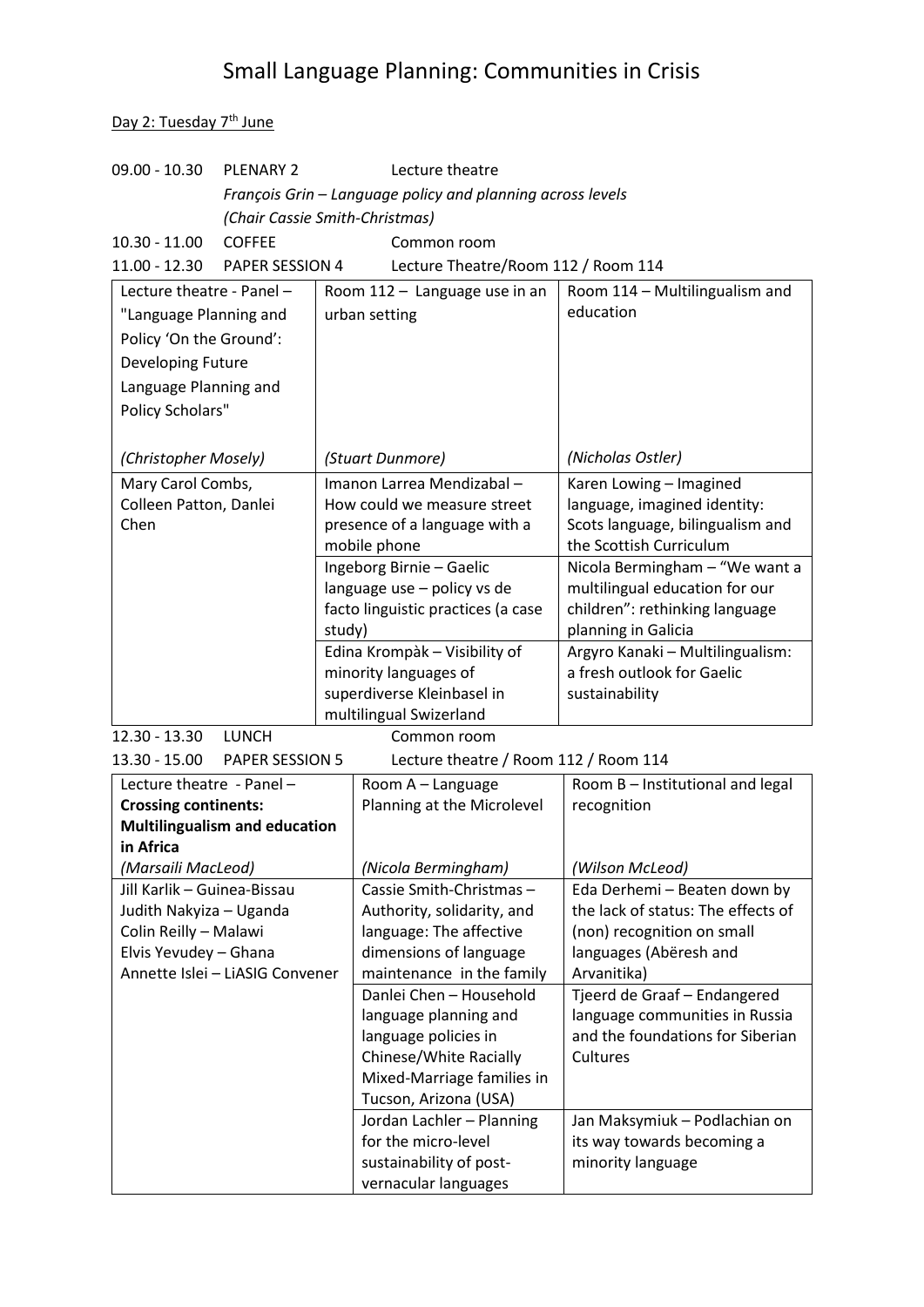### 15.00 - 15.30 COFFEE Common room

15.30 - 17.00 PAPER SESSION 6 Lecture theatre / Room 112 / Room 114

| Lecture theatre -                     | Room 112 - Language standardisation and                                                     | Room 114 - Minority languages                              |
|---------------------------------------|---------------------------------------------------------------------------------------------|------------------------------------------------------------|
| Languages in                          | Language Planning                                                                           | in the education system                                    |
| contact                               |                                                                                             |                                                            |
| (Ingeborg Birnie)                     | (Tamas Petervary)                                                                           | (Michelle MacLeod)                                         |
| Peter Sercombe -                      | Helena Özörencik - The standardization of                                                   | Madoka Hammine - Sami                                      |
| Language attrition                    | Bosnian language between micro and                                                          | language education:                                        |
| in South East Asia                    | macro                                                                                       | Comparative case study of<br><b>Finland and Sweden</b>     |
| Ragnhild Ljosland -                   | Spyros Armostis & Marilena Karyolemou -                                                     | Lucy Maina & Roderick Hicks-                               |
| Scots and Nynorsk:                    | Cypriot Arabic: Establishing a writing system                                               | Constraints of local languages in                          |
| The story of two                      | for an endangered language                                                                  | schools: Community                                         |
| small languages                       |                                                                                             | conservatism or<br>institutionalised resistance?           |
| with big neighbours                   |                                                                                             |                                                            |
|                                       |                                                                                             |                                                            |
| Huw Lewis-                            | Cindy Schneider - The role of exposure in                                                   | Trudy Aberdeen - Minority                                  |
| Language<br>revitalisation and        | mutual intelligibility and the ramifications<br>for educational planning: A case study from | community schools' teachers'<br>needs: An alternative to a |
| social                                | Pentecost Island, Vanuatu                                                                   | "banking education" discourse                              |
| transformation:                       |                                                                                             |                                                            |
| evaluating the                        |                                                                                             |                                                            |
| language policy<br>frameworks of sub- |                                                                                             |                                                            |
| state governments                     |                                                                                             |                                                            |
| in Wales and                          |                                                                                             |                                                            |
| Scotland                              |                                                                                             |                                                            |
|                                       |                                                                                             |                                                            |

18.30 Conference Dinner (Glasgow University Union)